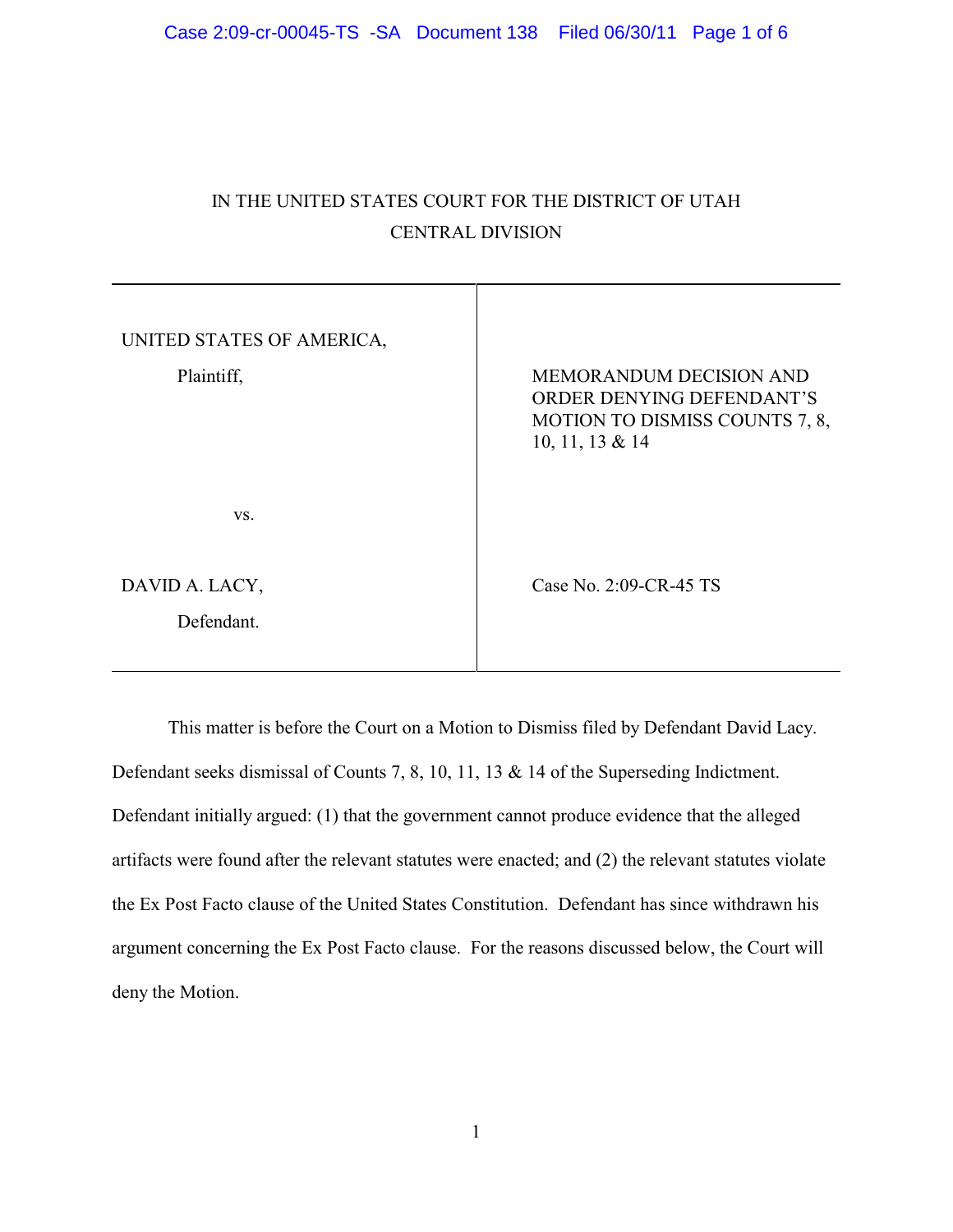# I. BACKGROUND

Defendant is charged with the violation of three different statutes: 16 U.S.C. § 470ee

(Archeological Resource Protection Act or "ARPA"); 18 U.S.C. § 1170(b) (Native American

Grave Protection and Repatriation Act or "NAGPRA"); and 18 U.S.C. § 641 (Theft of

Government Property). At issue in this Motion are the charges against Defendant under ARPA

and NAGPRA.

ARPA provides:

(a) No person may excavate, remove, damage, or otherwise alter or deface, or attempt to excavate, remove, damage, or otherwise alter or deface any archaeological resource located on public lands or Indian lands unless such activity is pursuant to a permit issued under section 470cc of this title, a permit referred to in section 470cc(h)(2) of this title, or the exemption contained in section  $470cc(g)(1)$  of this title. (b) No person may sell, purchase, exchange, transport, receive, or offer to sell, purchase, or exchange any archaeological resource if such resource was excavated or removed from public lands or Indian lands in violation of-- (1) the prohibition contained in subsection (a) of this section, or (2) any provision, rule, regulation, ordinance, or permit in effect under any other

provision of Federal law.<sup>1</sup>

ARPA was enacted in 1979 and the prohibitions contained therein took effect on October

31, 1979. ARPA provides: "Nothing in subsection  $(b)(1)$  of this section shall be deemed

applicable to any person with respect to an archaeological resource which was in the lawful

possession of such person prior to October 31, 1979."<sup>3</sup>

 $^{2}Id. \S$  470ee(e).

 $^{3}Id.$  § 470ee(f).

 $116$  U.S.C. § 470ee(a)-(b).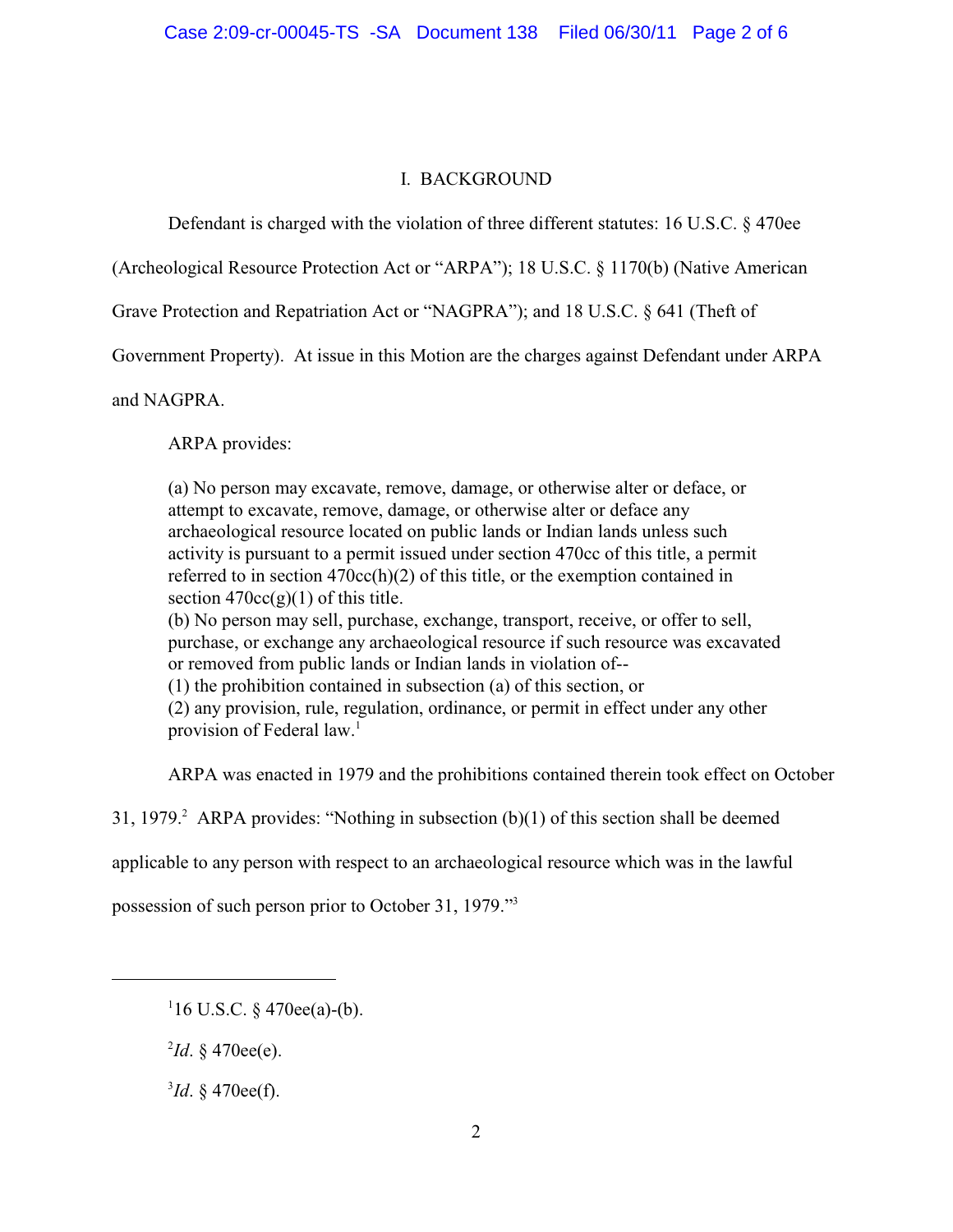The relevant provision of NAGPRA states:

Whoever knowingly sells, purchases, uses for profit, or transports for sale or profit any Native American cultural items obtained in violation of the Native American Grave Protection and Repatriation Act shall be fined in accordance with this title, imprisoned not more than one year, or both, and in the case of a second or subsequent violation, be fined in accordance with this title, imprisoned not more than 5 years, or both. $4$ 

NAGPRA was enacted in November 1990.

Defendant is charged with allegedly violating these statutes in 2007 and 2008.

### II. DISCUSSION

A party may move to dismiss an indictment under Fed.R.Crim.P.  $12(b)(2)$ .<sup>5</sup> A challenge

to an indictment generally does not open the door to questioning the strength of the government's

case or its evidence because the "indictment should be tested solely on the basis of the

allegations made on its face, and such allegations are to be taken as true."<sup>6</sup> When reviewing a

motion to dismiss an indictment, the question is only "whether the allegations in the indictment,

if true, are sufficient to establish a violation of the charged offense."<sup>7</sup>

 $418$  U.S.C.  $8$  1170(b).

<sup>&</sup>lt;sup>5</sup> United States v. Hall, 20 F.3d 1084, 1086-87 (10th Cir. 1994).

*Id*. at 1087 (citing *Russell v. United States*, 369 U.S. 749, 763-64 (1962)). 6

*Id*. 7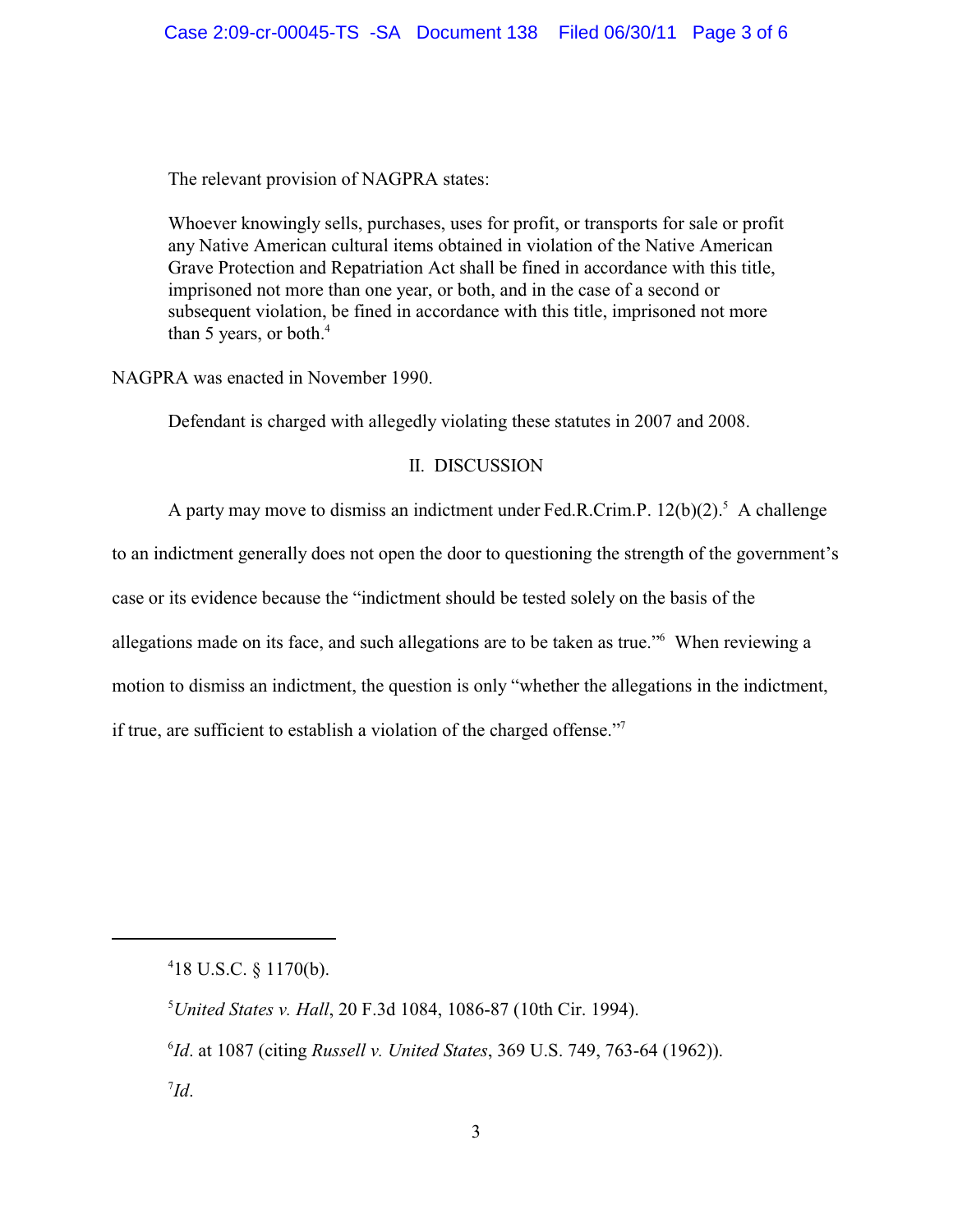## Case 2:09-cr-00045-TS -SA Document 138 Filed 06/30/11 Page 4 of 6

The Court may grant the motion if the motion only addresses a pure question of law.<sup>8</sup> However, such dismissals "are the 'rare exception."<sup>9</sup> This is because dismissal of an indictment is only proper when "'undisputed evidence shows that, as a matter of law, the Defendant could not have committed the offense for which he was indicted."<sup>10</sup> "If contested facts surrounding the commission of the offense would be of *any* assistance in determining the validity of the motion, Rule 12 doesn't authorize its disposition before trial."<sup>11</sup> The Tenth Circuit has explained the two key justifications for this rule. First, the rule "respect[s] the role of the jury"; and second, in some instances, "evidence adduced at trial can provide a 'more certain framework' for its analysis."<sup>12</sup>

Defendant initially argued that the Court should dismiss both the ARPA and NAGPRA charges against him because the government cannot prove that the relevant items were found after the enactment of the respective statutes. In his Reply, however, Defendant has limited his argument to the NAGPRA charges, seemingly abandoning his argument that the ARPA charges should be dismissed. As a result, the Court will limit its discussion to the NAGPRA charges.

*See United States v. Pope*, 613 F.3d 1255, 1260 (10th Cir. 2010). <sup>8</sup>

<sup>9</sup>Id. (quoting *Hall*, 20 F.3d at 1088; citing *United States v. Todd*, 446 F.3d 1062, 1068 (10th Cir. 2006)).

<sup>&</sup>lt;sup>10</sup>*Id*. (quoting *Todd*, 446 F.3d at 1068).

 $I^1Id$ . at 1259 (emphasis in original).

 $^{12}Id.$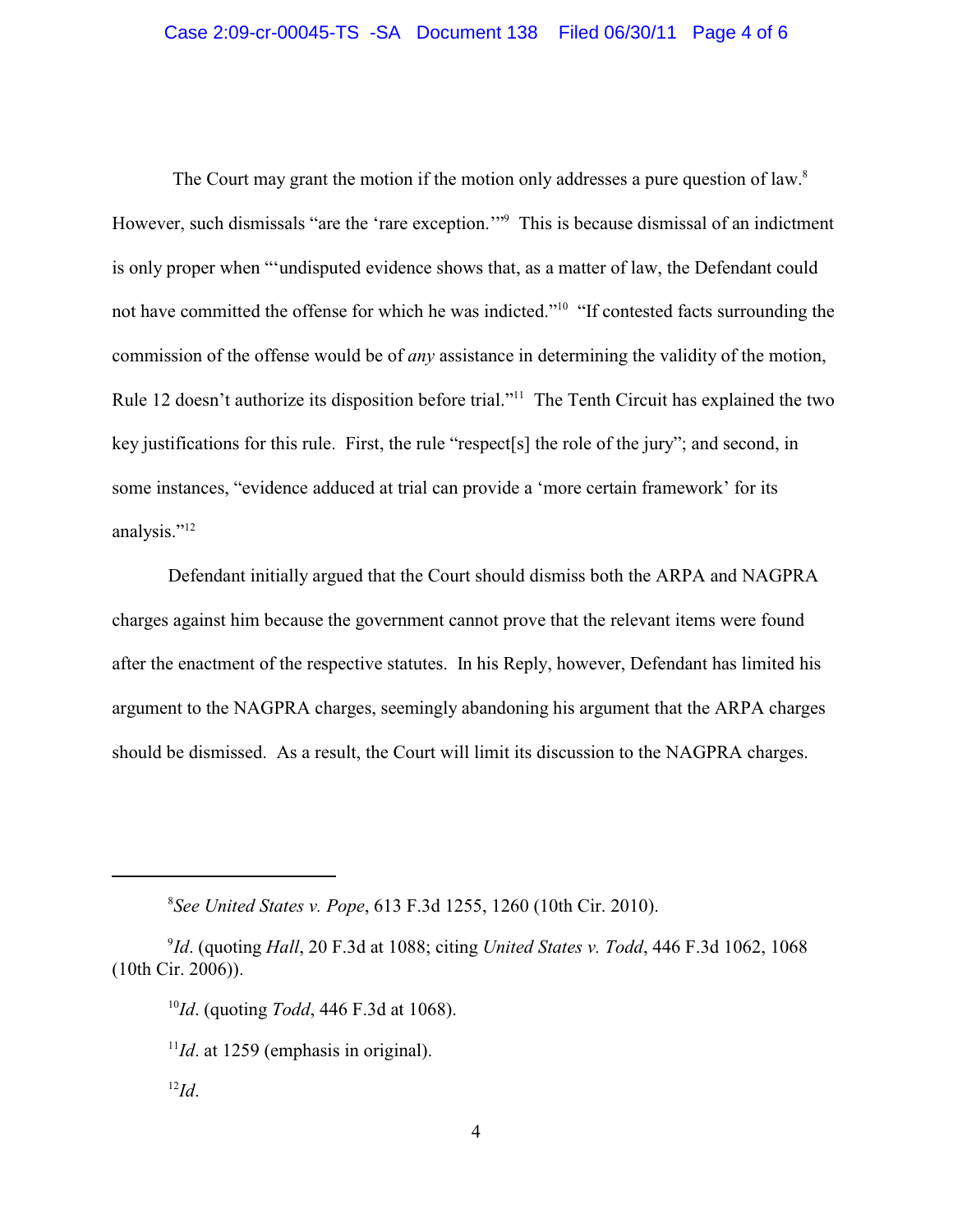Defendant contends that NAGPRA requires the government to show that the Native American cultural item be obtained in violation of NAGPRA.<sup>13</sup> As NAGPRA was not enacted until 1990, Defendant argues that the government must prove that the item was obtained by Defendant after 1990. Defendant argues that the government cannot meet this burden.

As stated above, when reviewing a motion to dismiss the indictment, the indictment is to be tested on the allegations made therein, which are taken as true. The question is whether the allegations in the indictment, if true, are sufficient to establish a violation of the charged offense. The NAGPRA charges against Defendant are contained in Counts 8 and 14 of the Superseding Indictment. Both of these counts allege: (1) that Defendant knowingly sold, used for profit, and transported for sale or profit; (2) Native American cultural items; (3) which were obtained in violation of NAGPRA. These allegations are sufficient to withstand Defendant's Motion to Dismiss. It will be left to the trier of fact to determine whether the government can, in fact, prove these allegations. Defendant's argument seeks to delve into contested facts, which is inappropriate on a motion to dismiss an indictment where the disputed facts would be of assistance in determining the issues raised in the motion.

Defendant had initially sought dismissal of the ARPA charges, arguing that the government could not produce evidence that the relevant items were obtained by Defendant after October 31, 1979. Without such evidence, Defendant argued the ARPA charges should be dismissed. The government disputed that interpretation, pointing out that ARPA prohibits the

<sup>&</sup>lt;sup>13</sup>See 18 U.S.C. § 1170(b) ("Whoever knowingly sells, purchases, uses for profit, or transports for sale or profit any Native American cultural items obtained in violation of the Native American Grave Protection and Repatriation Act . . . .").